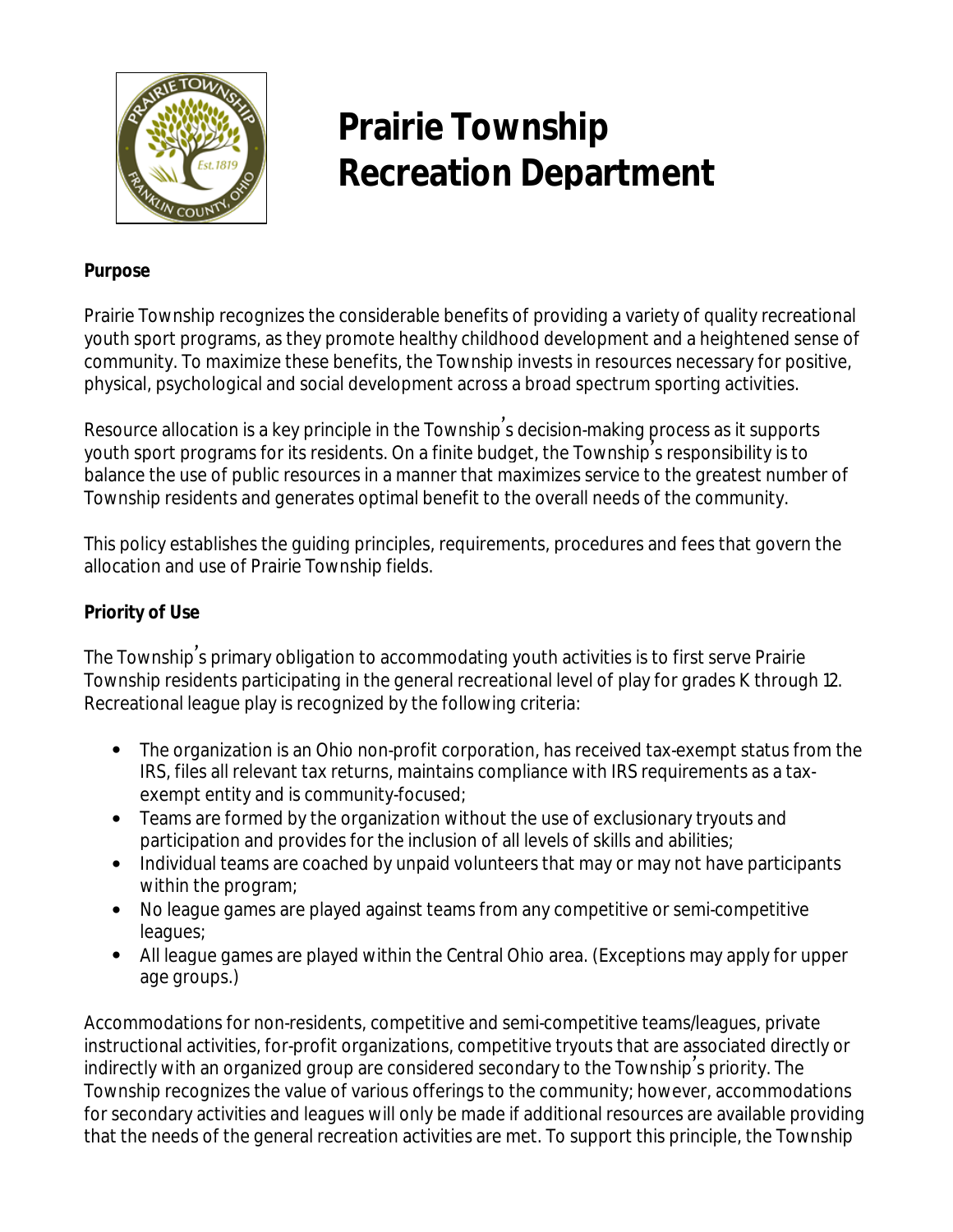will issue permits to other organizations and teams for competitive and semi-competitive level of play as resources are available.

Requests by organizations to provide secondary types of activities for field use will be considered based on but not limited to affirmation of the following:

- Recreational scope (i.e.: level of play/competition)
- Residency status of participants
- Population to be served
- Local economic influence
- Exclusivity of participation
- Organizational make-up (i.e.: private, public, for-profit, non-for-profit, etc.)
- Other Township-endorsed service/program schedules
- Participant fees and financial proceeds (i.e.: fund raising, profitability, etc.)
- Compliance with Federal, State and City Laws/Ordinances
- Existing Township Agreements/Contracts/MOU' s and other commitments to community stakeholders/partners
- Facility maintenance schedules (i.e.: field management practices, renovations, etc.)
- Intended use of requested resources and potential site impacts
- Risk/Liability concerns, including background checks of organization representatives
- Costs and availability of Township services required
- Compliance with Township policies

# **Policy**

(COMMERCIAL ACTIVITIES):

(A) No person in a park shall sell or offer for sale any article, privilege or service without having first obtained written permission from the Director.

(B) No person in a park shall beg, peddle or solicit for money, a privilege or a service.

All organized sporting activities are applicable, and require written permission for conducting such activities in Township parks. Organized activities are those that are represented or affiliated with an organization, private sports business or other types of structured programs. Such activities include all league play (practices and games), tournaments, organized non-league related activities including, but not limited to, camps, clinics, tryouts, training sessions and other similar activities.

Specific requirements and documentation are required in order to receive the appropriate use permit. Permit applications for Township field use, other than common public use, shall be submitted to the Recreation Department for consideration and approval in advance according to the application deadlines established in this policy. Permit applications can be accessed online at [www.prairietownship.org](http://www.prairietownship.org)

# **Leagues**

All permit applications and supporting documentation for league play must be received no later than Feb 1 of each year. League play consists of only scheduled league games and associated individual team practices. All other uses (tournaments, camps, clinics, tryouts, structured programs, etc.) must receive a separate permit as noted in the following sections of this policy.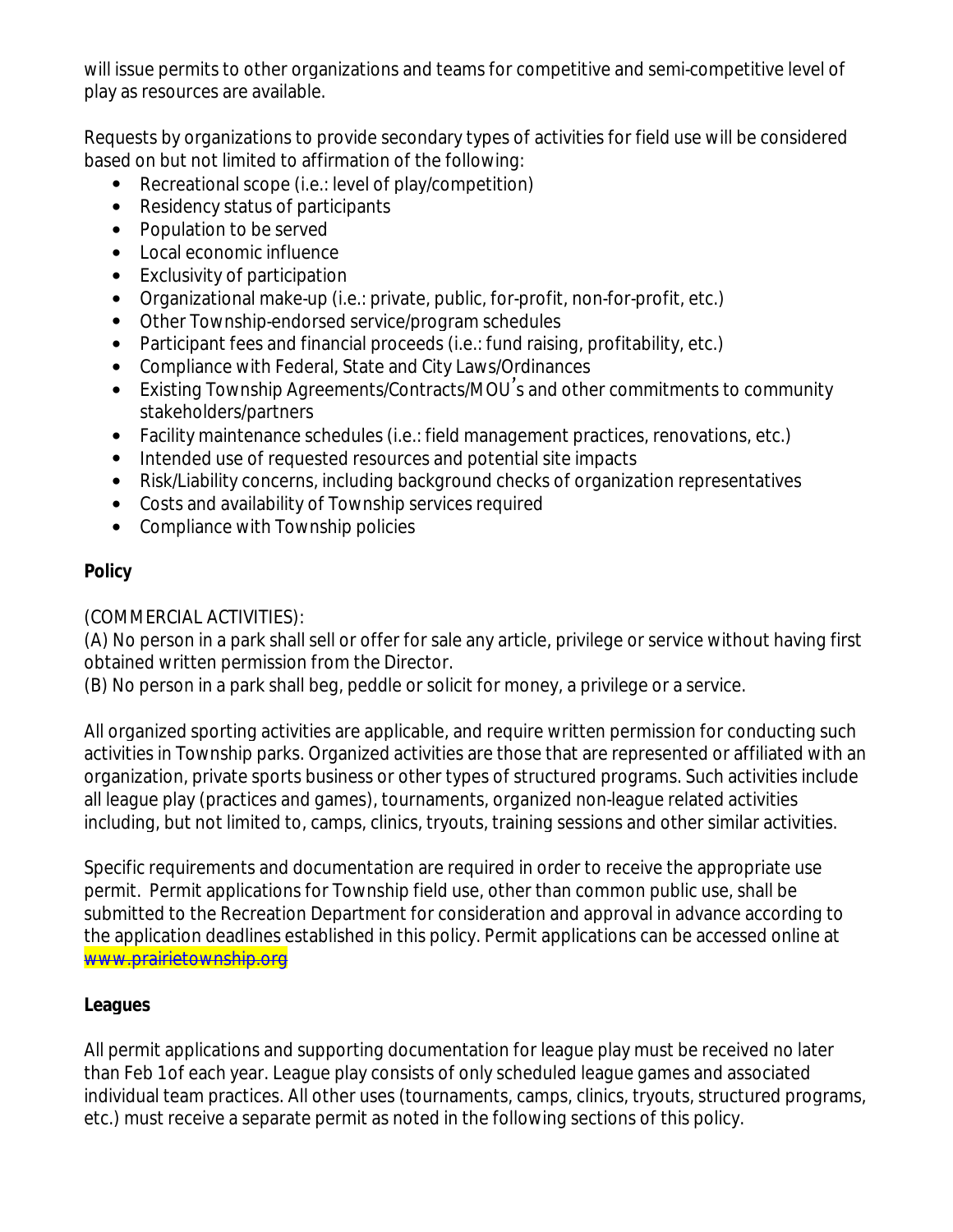Permits for league play will be issued on an annual basis in accordance with the Townships Field Allocation and Fee Schedule for League Play, (Appendix A.)

The following requirements and documentation must be submitted with all league permit applications to affirm all criteria have been met by organizations to qualify for Tier 1-3, according to Appendix A. Organizations not meeting the requirements will automatically be positioned at the tier 4 level.

- 1. Organizations must provide documentation of their tax-exempt status with the Internal Revenue Service (i.e., IRS determination letter). Organizations must demonstrate compliance with tax return filing requirements by submitting the most recent federal tax filing submitted to the Internal Revenue Service (Form 990). The Township reserves the right to require additional documentation to affirm non-profit and tax-exempt status as necessary. Additionally, upon request by the Township, organizations must disclose financial details of all direct and indirect affiliations with individuals or organizational entities associated with financial gain resulting from the use of Township property, including but not limited to foundations, sports tournaments, organizations, corporate sponsorships, etc., that are not disclosed on the organization's federal tax filing forms.
- 2. Organizations must secure general liability insurance for the minimum amount of \$1,000,000 (or an amount deemed appropriate by the Township), naming Prairie Township as additional insured. Organizations must notify Prairie Township immediately if the insurance has been canceled or changed. A copy of this insurance certificate must be submitted to the Township prior to any activities on Township property. Failure to maintain the appropriate insurance will result in immediate cancelation of facility use.
- 3. Organizations must submit their policy in writing regarding the amount of expected game playing time exposure for participants.
- 4. Criminal background checks are required for all organization representatives, including all coaches, volunteers, staff, Board of Director members and committee chairs. The process used to conduct such tests must be approved by the Township in advance. Results and documentation of all background checks conducted must be submitted annually prior to the start of each fall season, and prior to the commencement of any new individual representing the organization throughout the year. The Township reserves the right to conduct an additional independent background check for any individual and may determine the eligibility of participation or representation based on the results of such checks.
- 5. A copy of the following documents must also be submitted with the permit application:
	- a. A copy of the organization's Code of Regulations or Bylaws and roster of its Board of Directors;
	- b. The organization' s written code of conduct for athletes, spectators and coaches that stresses the importance of good character and specifies ethical obligations and sportsmanship expectations;
	- c. The organization' s policy delineating established disciplinary procedures for addressing behavioral problems of athletes, coaches, officials and spectators;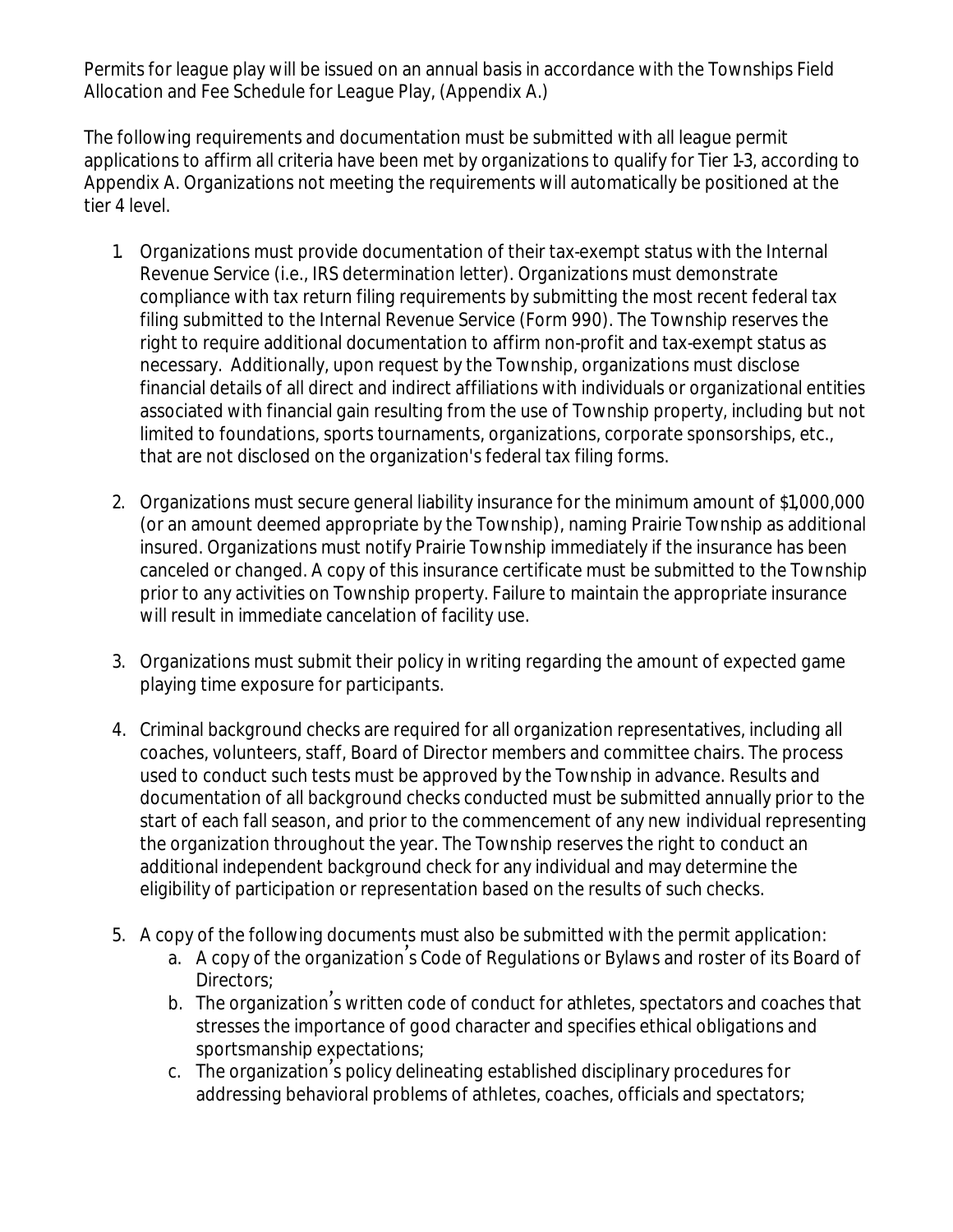- d. The organization' s emergency communication plan used by the organization to ensure that all member coaches and teams are aware of any severe weather policies or emergency advisory systems. It is the responsibility of the organization or league representative, scheduled referee(s), or permit holder to determine whether or not conditions will endanger the safety of the participants and whether or not the activity will have serious adverse effect on field conditions;
- e. The organization's previous year's game schedules, indicating the number of games played on Township fields;
- f. Notifications of all registration fees;
- 6. Organization are prohibited of "sponsoring" or representing any other organization for the purpose of altering the classification or field use fee assessed to other businesses or organizations.
- 7. Prairie Township reserves the right to require additional information relevant to the permit application process or to protect the interests of the Township.

Organizations must inform the Township of any changes to information provided on the permit application including but not limited to league participation, levels of play or other organizational modifications prior to implementation of such changes. Organizations making any such changes during the given permit period will be required to submit an additional permit application for approval. Accommodations to any such modifications are not guaranteed on Township fields, and must be approved prior to implementation.

## **Tournaments:**

For scheduling purposes, preliminary schedules for tournaments must be received prior to January 1st, each year. The Township will make an effort to accommodate the schedules as requested, however cannot guarantee all accommodations. A separate tournament permit application and supporting documentation must be received at least 90 days prior to the scheduled tournament start date. The actual number of fields permitted for use will be at the discretion of the Township depending on the amount of play, field conditions or other variables that would appropriately protect field quality. All sports tournaments are subject to the requirements and Township fees in accordance to the Prairie Township Tournament Guidebook, (Appendix B).

## **Non-League/Non-Tournament Play:**

To best accommodate all other field use requests, preliminary schedules for non-league and nontournament organized activities including, but not limited to games for independent teams from other leagues, tryouts, camps, clinics, instructional training sessions, and other organized activities should be received prior to January 1st for each subsequent year. All non-league/non-Community tournament activity applications and supporting documentation received after January 1st must be received at least 30 days prior to the beginning date of the activity. Permits will be considered and issued according to Prairie Township Field Allocation and Fee Schedule for All Non-League and Non-Tournament Organization Play, (Appendix C), and according to field availability. Non-League/Non-Tournament permit applications can be accessed online at www.prairietownship.org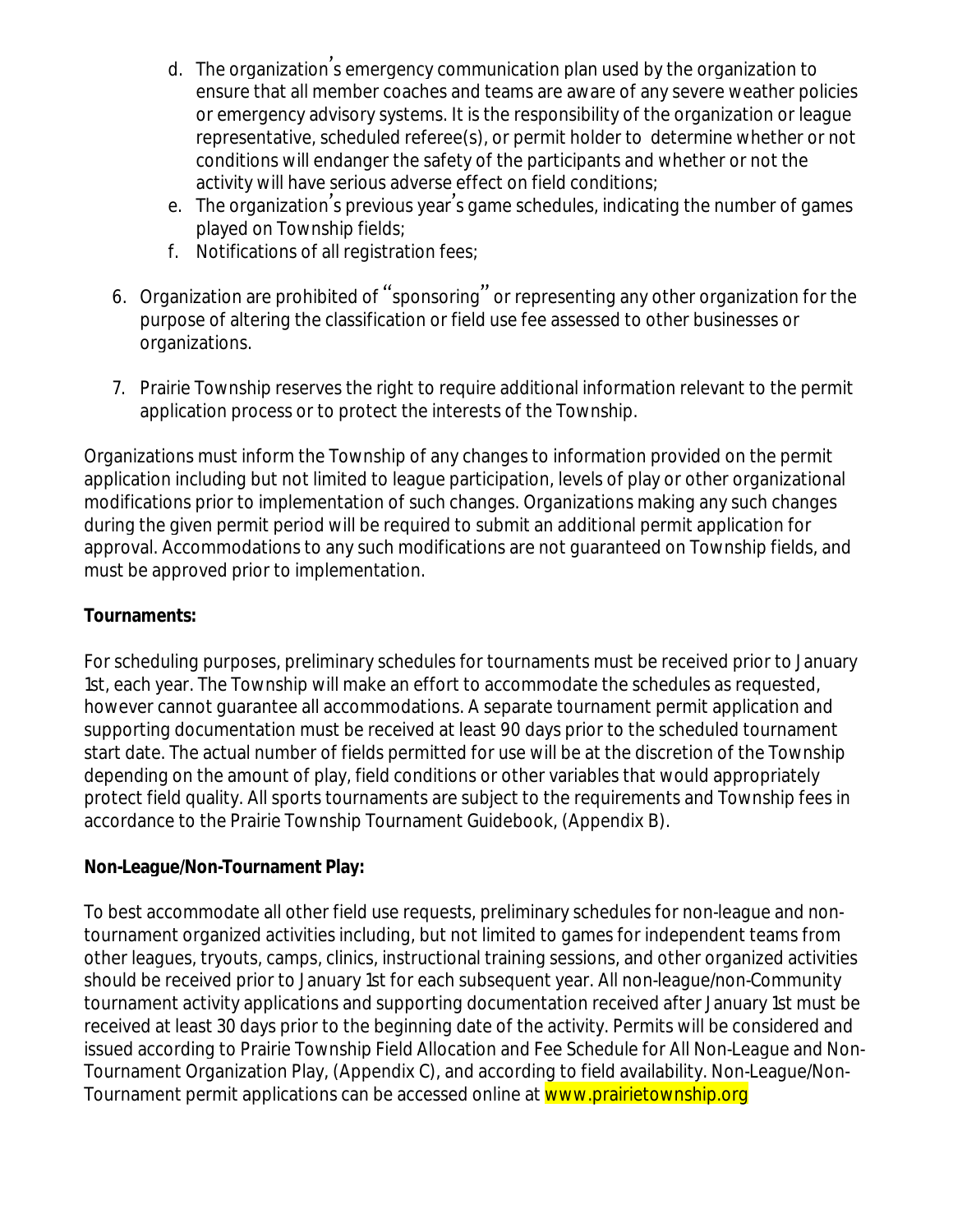# **Field Use Fees**

Prairie Township charges non-refundable fees for each type of use as indicated in the attached Appendices A, B and C.

In order to prepare final invoices each year for league play, organizations must submit their entire team rosters including the address of every player that has participated in both the fall and spring/summer seasons (including substitute players, player additions, player eliminations, changes/additions, etc.) Rosters must be complete, with accurate residency address information, and submitted within five business days following the final fall season game. Final payments must be paid to the Township before future applications will be considered for the following permit year.

Payment for non-league/non-tournament activities must be paid in full once the permit has been approved and prior to the scheduled activity.

# **Accountability**

Prairie Township reserves the right to deny permit holders any future or existing scheduled use, assess additional fees according to the respective fee schedules, and/or require compensation for costs associated with damages to Township property if it has been determined that one or more of the following has occurred:

- 1. Required documentation is not submitted, or inaccurate documentation/information is submitted.
- 2. Field use fees are not paid within the specified time frame.
- 3. Lack of good stewardship that contribute to unnecessary field damage.
- 4. Discrimination because of race, religion, color, gender, national origin, age, disability or any other basis prohibited by state or federal law.
- 5. Participants of the requesting organization have demonstrated dangerous and/or violent behavior towards others or among themselves, and/or participants/organizations whose literature or stated philosophy promotes hatred and/or violence.
- 6. Condemnation of other individuals or organizations permitted to use Township fields, or preventing others from participating in activities offered by such organizations.
- 7. Subleasing or transferring of field use permit to an unauthorized entity or individual without prior approval from Prairie Township.
- 8. Failure to comply with the policies and procedures outlined within this Policy.
- 9. Disrespectful behavior toward Township staff, other park users or the general public.
- 10. Conducting activities on Township property that are not included as the intended permitted use.
- 11. Unauthorized solicitation on Township property of any kind, including the recruitment of individual players, coaches or teams of Prairie Township organizations for the purposes of joining another organization.
- 12. Any other occurrence that is deemed to be inconsistent with the intent of this policy and the parameters herein.

# **Miscellaneous**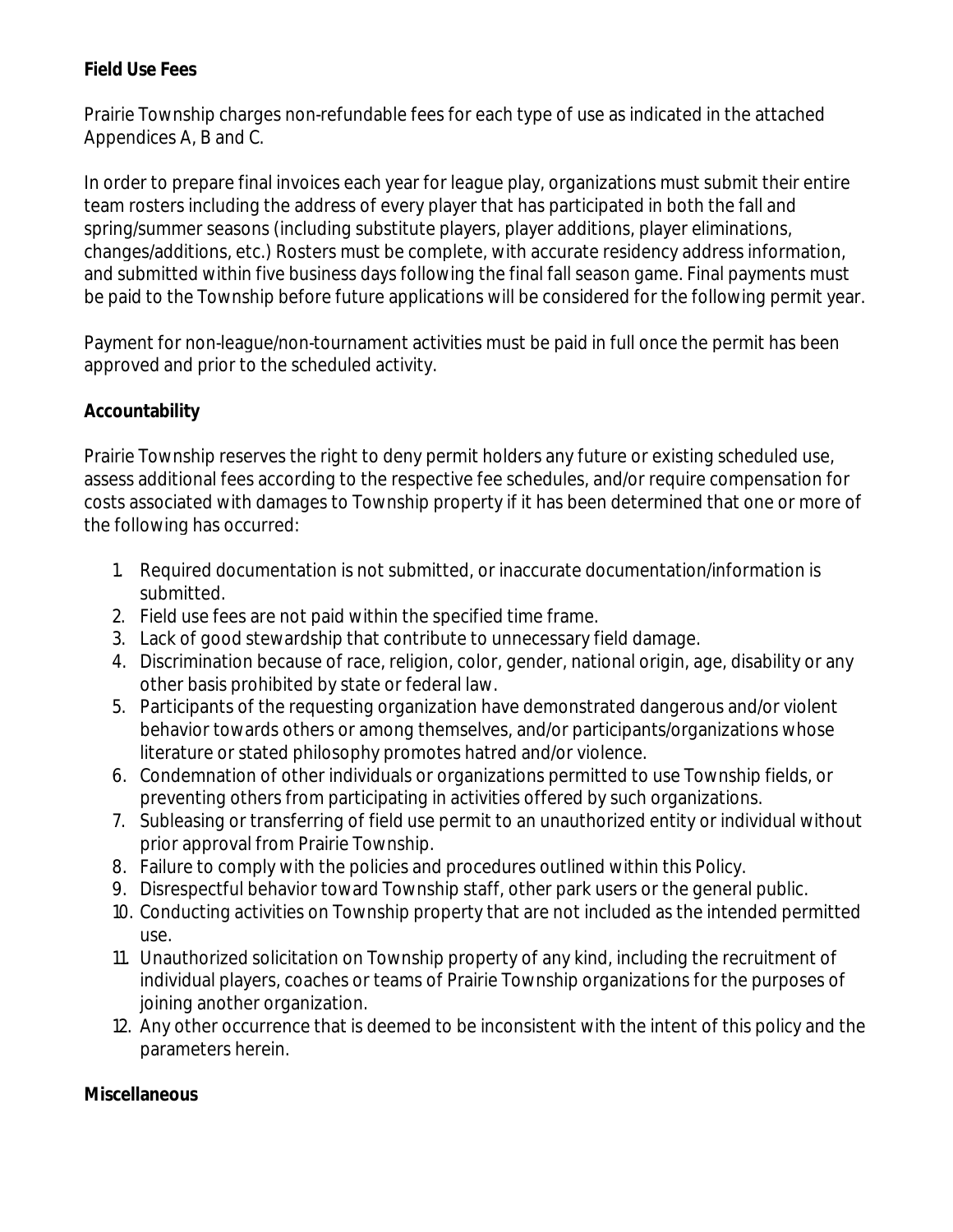Permits will be issued based on the above mentioned criteria; however, additional criteria may also be considered prior to permits being issued. These criteria include, but are not limited to, conflicts with Township sponsored events, field conditions, Township field maintenance programs, field capacity issues or other conflicts as determined by the Recreation Director or designee.

All outstanding fees must be paid prior to consideration of any new applications. Permits that are approved by the Township only authorize the use of available fields, and do not guarantee field availability due to unforeseen circumstances. The Township reserves the right to close permitted fields at any time and for any reason.

Organizations and/or individuals receiving field use permits are responsible for all field preparation. This includes all field lining, bases and any other equipment or services required to conduct the activities associated with said permit. General turf management, dragging of fields and other field maintenance shall be solely provided by Township staff and will be based on the Township' s field maintenance schedule. Any services that are in addition to this maintenance schedule may be subject to additional fees. It is the responsibility of the permit holder to ensure appropriate safety measures are taken. Use of fields in inclement weather or attempts to improve field conditions by digging, excessive grooming/digging, and the depositing of unacceptable fill is prohibited. Prairie Township may seek further payment to compensate for any damages and future field use will be jeopardized. Ball diamonds and fields may only be used if field conditions are appropriate. Prairie Township reserves the right to cancel or postpone scheduled activities based on field conditions.

All rules, regulations, codes of conduct, protocols and guidelines established by the Township for the sake of administering this policy must be adhered to at all times. Behavior and conduct of individuals representing or participating in activities associated with a permit are the responsibility of the permit holder.

# **SPORT SEASONS FOR FIELD USAGE**

**Primary Seasons** are the fixed dates recognized by the Prairie Township Recreation Department as a specific sport' s main/typical season of play. These are determined by staff and the Field Sports Advisory Committee. These dates generally remain the same from year to year.

**Secondary Seasons** are all dates outside of any sport' s recognized Primary Season.

| l SPRING/SUMMER                    | <b>FALL</b>                   |
|------------------------------------|-------------------------------|
| <b>Baseball/Softball</b> (Primary) | <b>Field Hockey</b> (Primary) |
| March - July                       | August - October              |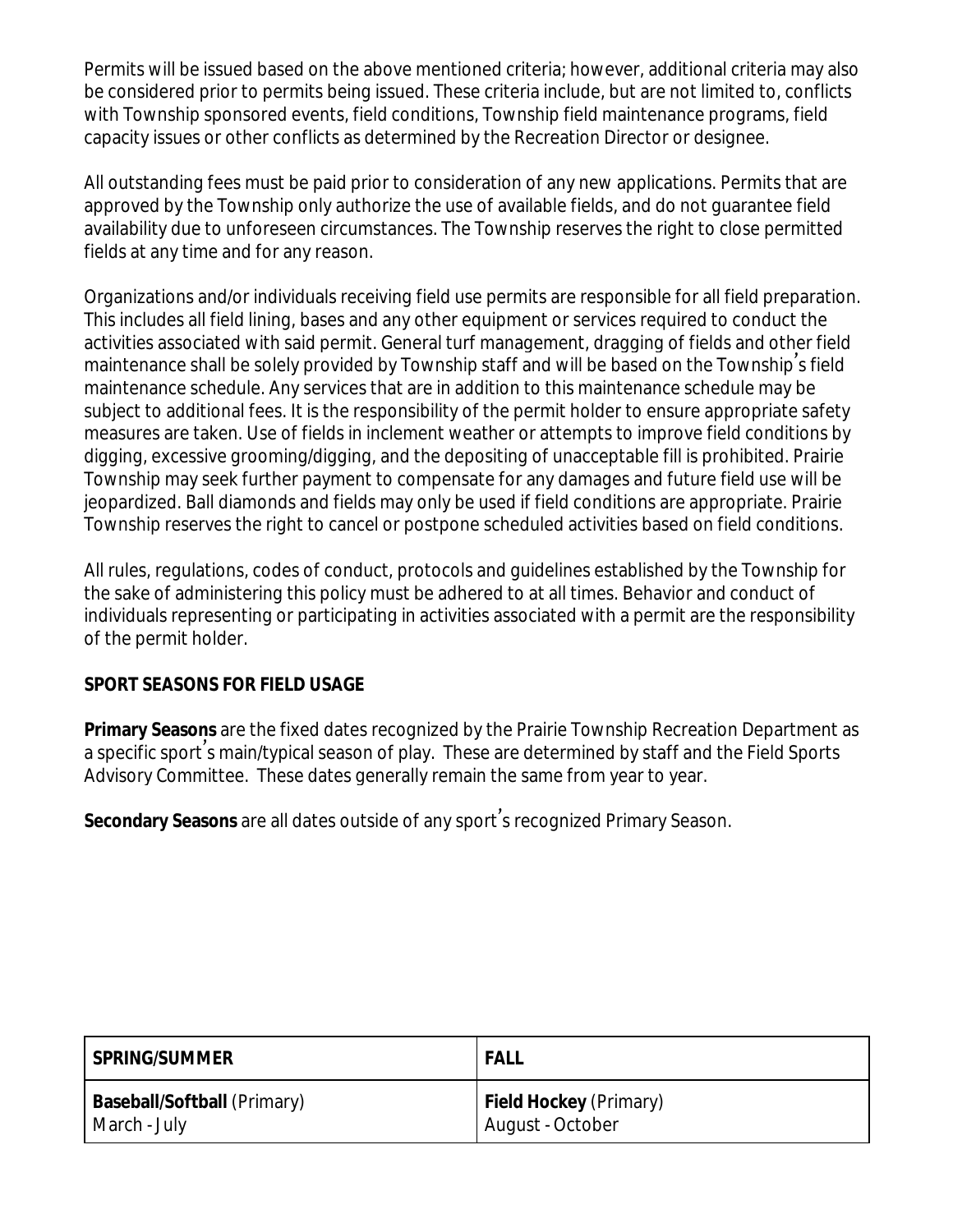| <b>Lacrosse</b> (Primary)          | Football/Flag-football (Primary)    |
|------------------------------------|-------------------------------------|
| February - May                     | August - October                    |
| <b>Ultimate Frisbee</b> (Primary)  | <b>Soccer</b> (Primary)             |
| April - June                       | August - October                    |
| <b>Field Hockey (Secondary)</b>    | Baseball/Softball (Secondary)       |
| April - May                        | August - October                    |
| Football/Flag-football (Secondary) | Lacrosse (Secondary)                |
| April - June                       | August - October                    |
| <b>Soccer</b> (Secondary)          | <b>Ultimate Frisbee (Secondary)</b> |
| April - May                        | August - October                    |

• Prairie Township reserves the right to limit field usage, regardless of season, to rest fields and accommodate the number of parking spaces.

## **Evaluation**

It is the responsibility of the Township's Recreation Director to monitor and evaluate the intended outcomes of this policy annually. Based on results of such analysis the Recreation Director has the discretion to appropriately modify the administrative processes and parameters herein in order to maintain the intent of this Policy.

**Appendix A**

#### **Tier 1 - Prairie Township Recreation Department**

Prairie Township Recreation Department has first priority over field usage.

#### **Tier 2 - Prairie Township Resident Organizations for Recreational Sports**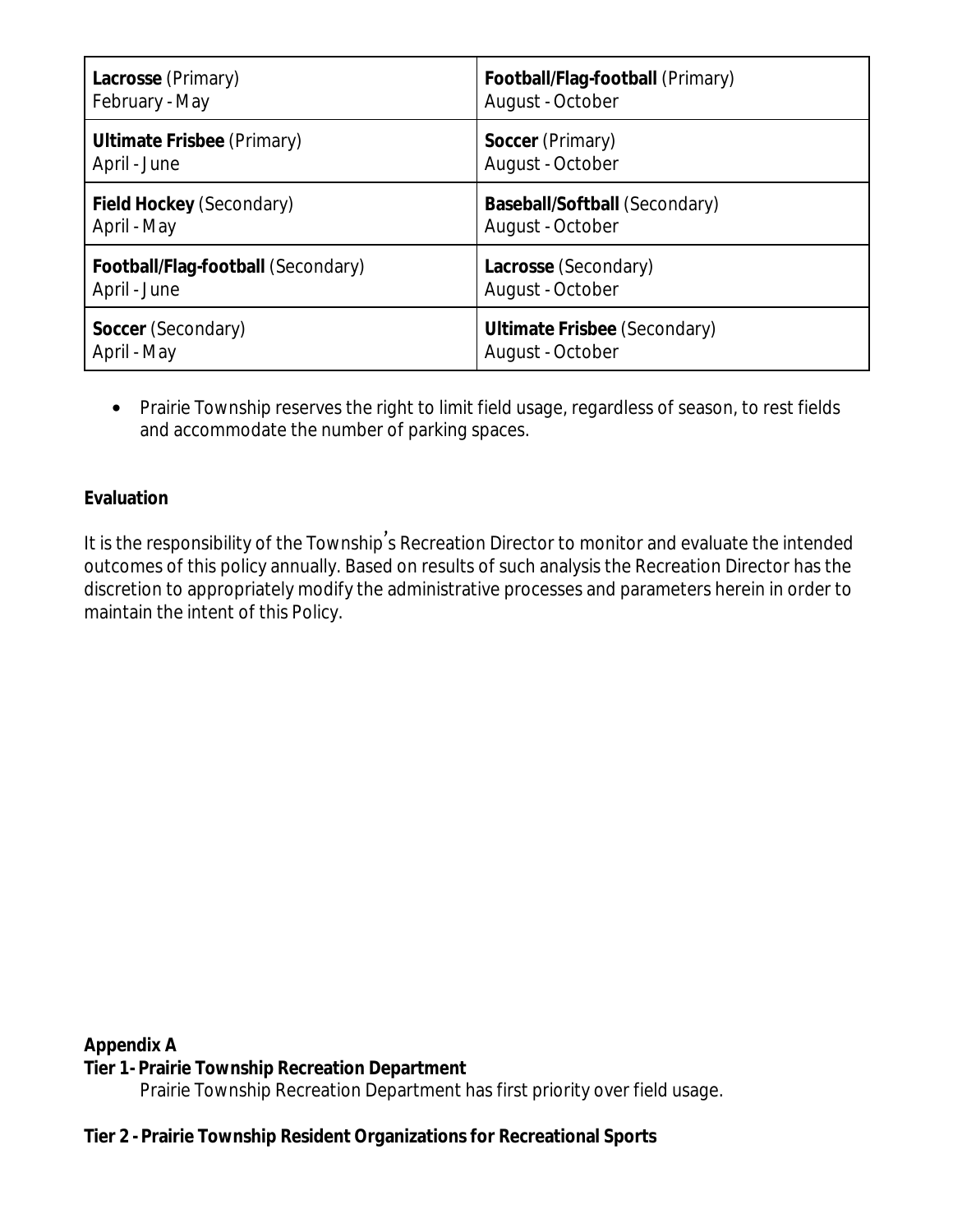Organizations or groups that provide a Township-wide opportunity to all youth to participate in a sport/recreational activity. These groups do not have selective criteria for choosing players and make the opportunities for play as economically affordable as possible. Tier 2 teams are granted first rights to all field requests, as long as they do not interfere with internal usage, and the Department makes every effort to accommodate their needs. This type of organization makes

considerable efforts to assist the Department in the upkeep, maintenance and/or renovation of Township facilities.

> Tier 2 Organizations may reserve field space for an entire season, or up to 12 weeks in advance

| Field type          | Fees            |
|---------------------|-----------------|
| Field Sports, Grass | \$10/hour/field |
| Baseball/Softball   | \$12/hour/field |

## **Tier 3 - Club, Travel, and Competitive League-Play that primarily serve Prairie Township**

Organizations that have had a long-standing presence in the community in providing sporting activities for youth on a more competitive level. These organizations have a selection criteria and process that could exclude players based on ability and/or number of players/teams. This type of organization makes considerable and consistent efforts to assist the Department in the upkeep, maintenance, renovation of Township facilities and/or with purchasing of equipment.

Tier 3 Organizations may reserve field space for an entire season, or up to 12 weeks in advance.

| Field type          | Fees            |
|---------------------|-----------------|
| Field Sports, Grass | \$20/hour/field |
| Baseball/Softball   | \$24/hour/field |

#### **Tier 4 - Club, Travel, and Competitive Leave-Play that do not primarily serve Prairie Township**

Individuals, organizations or groups that provide sporting activities for individuals or teams, comprised of Prairie Township residents. These groups are offered the same playing fields as Tier 2

and Tier 3 organizations, if vacancies exist and are scheduled after all Prairie Township, Tier 2 and Tier 3 requests have been completed. Permits for short-term practices or game play are limited to 2 hours for a duration of up to two (2) weeks from the date you make the first booking.

#### ▪ Tier 4 Organizations may reserve field space up to 3 weeks in advance.

| Field type          | Fees            |
|---------------------|-----------------|
| Field Sports, Grass | \$40/hour/field |
| Baseball/Softball   | \$48/hour/field |

The Recreation Department updates the tier 2 & tier 3 list annually. Organizations seeking placement on one of those tiers must submit their request by January 1<sup>st</sup> of each year.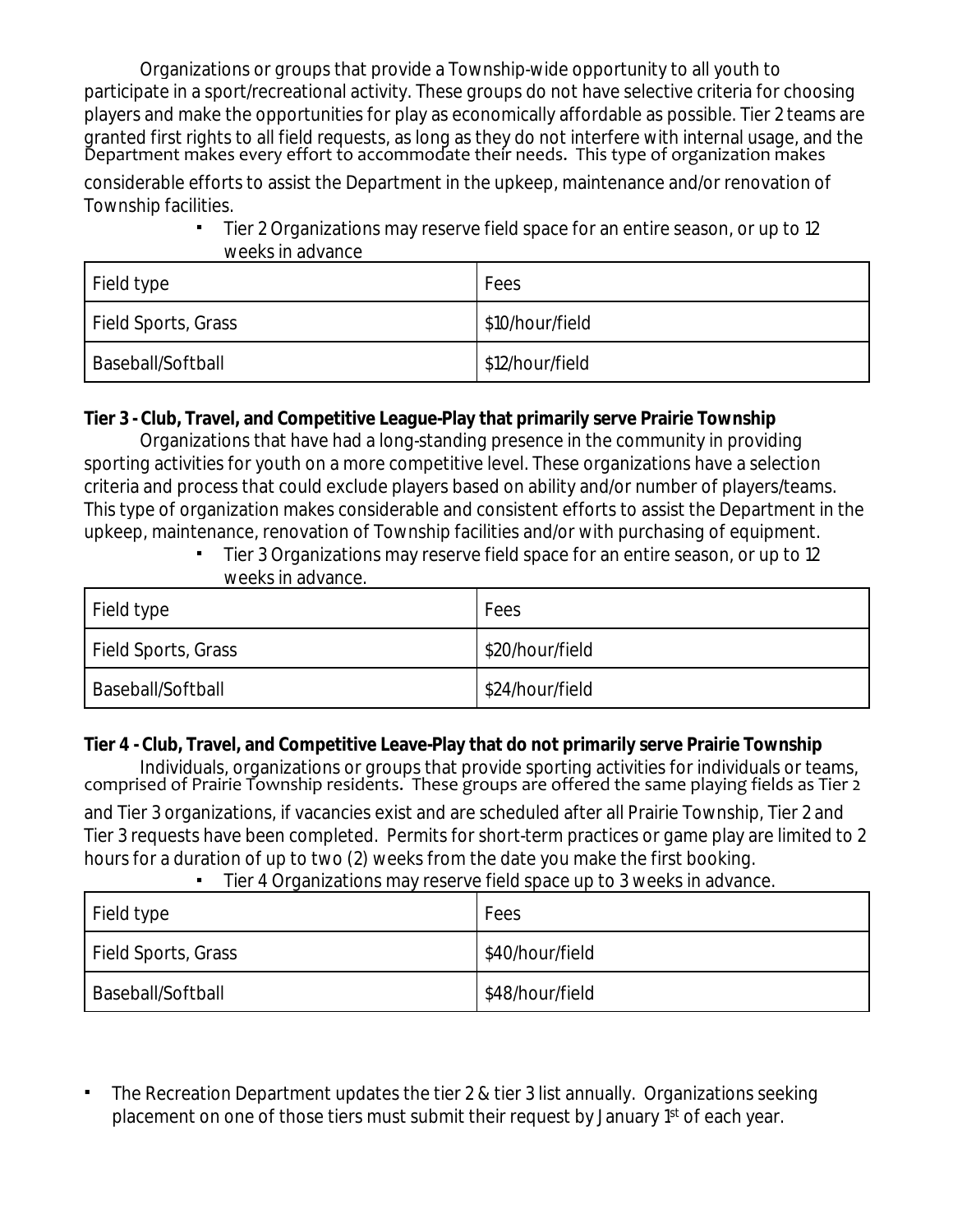Field permits are required to reserve a field for league practice, any organized activity and/or a game(s)/trainings that are advertised, or marketed. Permits for short-term practices or games outside of league play are limited to 2 hours for a duration of up to two (2) weeks from the date you make the first booking. A processing fee, usage and extra fees may apply. Permits are issued on an 'as is' basis. Permits must be available on-site for review by Parks personnel. All players play at their own risk. All field users, permitted and non-permitted are required to check the ball field hotline if field conditions are the least bit questionable.

- All fields are subject to a minimum of 2 hours usage; this time should include your set-up, play/practice, and clean-up.
- A fee of \$3 per child per season will be collected to go towards Field Sports Improvements.

# **ADDITIONAL FINES AND DAMAGE FEES**

**Unpermitted League Play:** Unreported league play may be punishable by a fine of \$100 plus the cost of the unpermitted hours and any applicable application/processing fees. Multiple offenses may result in loss of access to PTRD fields.

**Play during Field Closures and Rain Outs:** Permitted organizations that play during PTRD field closures may be assessed a fine of \$100 plus damage fees and may have their field use permit revoked at any time.

**Play during or after Rain:** Permittees who play during or immediately following inclement weather may be assessed a fine of \$100 plus damage fees and may have their field use permit revoked at any time.

Playability can be determined by the user on-site by using these simple criteria:

- Calling the Program and Ball Field Hotline at (614) 907-7998 whenever you're in doubt. If a rainout has been called play is not permitted. If the hotline has not been updated, please use the following guidelines to determine playability:
- **•** If stepping on the infield produces a  $\frac{1}{2}$  inch deep or greater water-filled footprint, or when running produces the same result, play is not permitted.
- If there is any doubt, the rule is to follow this policy. Failure to follow this policy can result in fines, assessment of damage charges and revocation of current and future permits.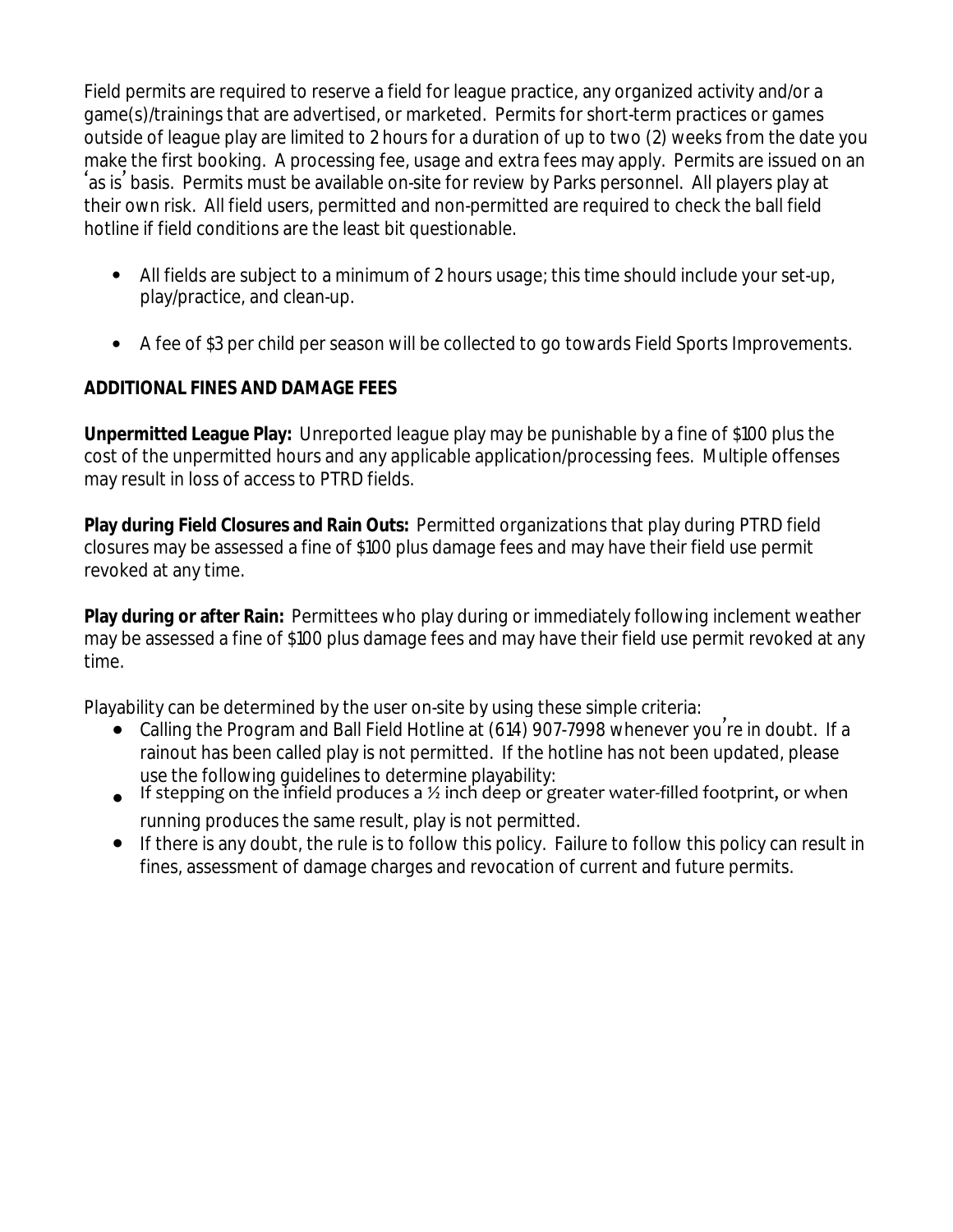# **Appendix B**

**Tournament:** \$150 plus 30% gross fees collected – this fees is applied to all tournament permits using more than two fields. This fee allows PTRD to provide an increased number of staff to address issues that may arise during the tournament.

## **Confirmation of Residency**

- 1. Any youth or adult team or league requesting use of PTRD athletic facilities may be required to submit proof of residency to acquire use. At least 70% or more of a team or league participants must be Prairie Township residents to meet residency requirements.
- 2. All new leagues are required to provide confirmation of residency.
- 3. Current leagues may be required to submit confirmation documents every three years.

To prove residency PTRD requires players to provide at least two of the following documents:

- Ohio Driver' s License/ID Card
- Residential Utility Bill
- School ID

## **Commercial Use Fee:** Current fee + 30%

All "for profit" businesses booking outdoor athletic facilities will be charged a Commercial Use fee, which is their resident or non-resident fee, plus 30% of gross registration fees for Commercial users renting our athletic facilities.

All leagues and/or organizations applying for use of field space are required to provide proof of tax exempt status at the time of application. Upon confirmation of such status, PTRD will not require the same League and/or organization to re-submit proof of tax exempt status for other applications during that same calendar year.

To prove tax exempt status PTRD requires a copy of the current letter from the IRS US Treasury Department confirming legal status under the 501 (c)(3) code of 1954. (A Copy of your Form 990 will not prove status.)

# **ADDITIONAL FINES AND DAMAGE FEES**

**Play during Field Closures and Rain Outs:** Permitted organizations that play during PTRD field closures may be assessed a fine of \$100 plus damage fees and may have their field use permit revoked at any time.

**Play during or after Rain:** Permittees who play during or immediately following inclement weather may be assessed a fine of \$100 plus damage fees and may have their field use permit revoked at any time.

Playability can be determined by the user on-site by using these simple criteria:

● Calling the Program and Ball Field Hotline at (614) 907-7998 whenever you're in doubt. If a rainout has been called play is not permitted. If the hotline has not been updated, please use the following guidelines to determine playability: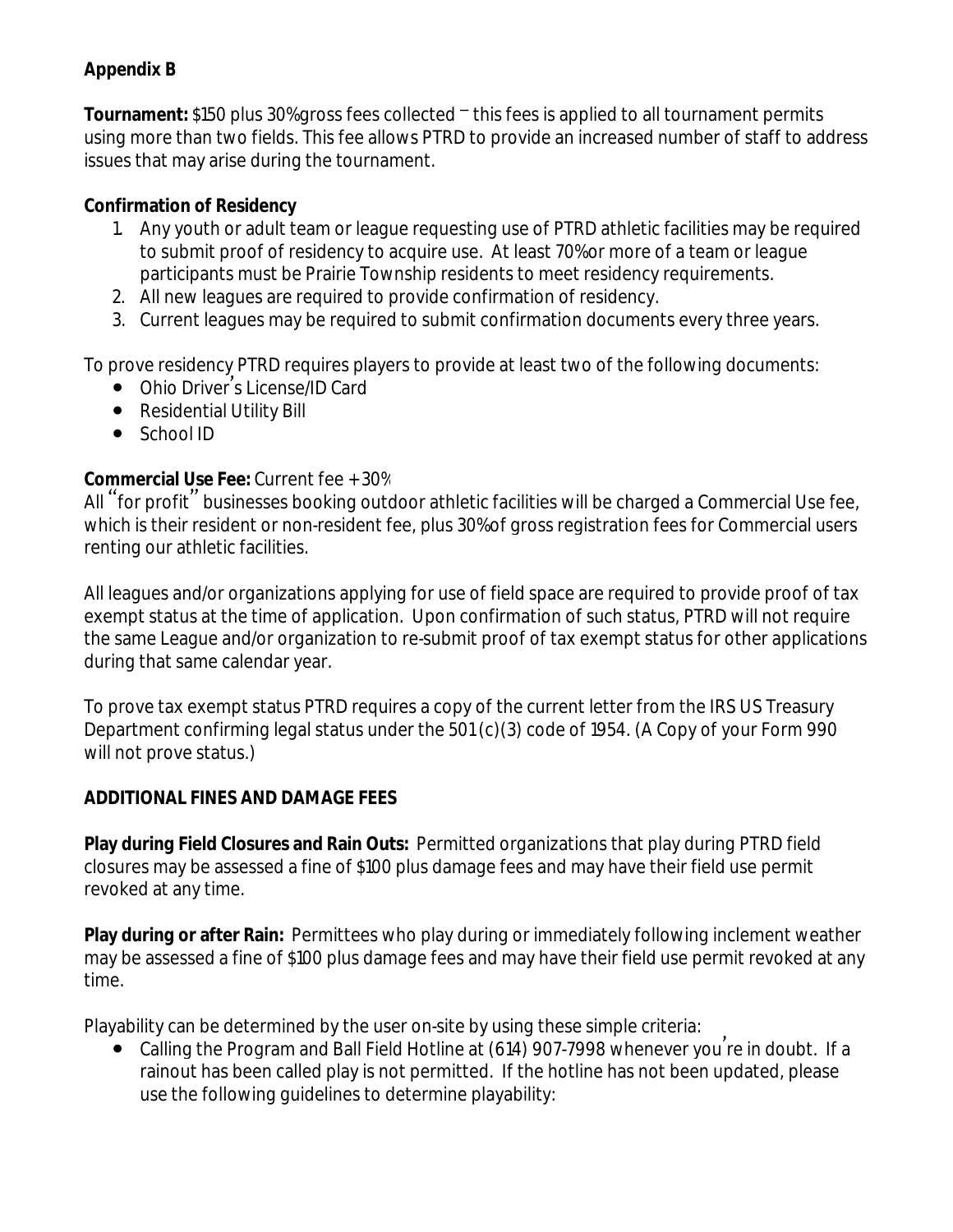- $\bullet$  If stepping on the infield produces a  $\%$  inch deep or greater water-filled footprint, or when running produces the same result, play is not permitted.
- If there is any doubt, the rule is to follow this policy. Failure to follow this policy can result in fines, assessment of damage charges and revocation of current and future permits.